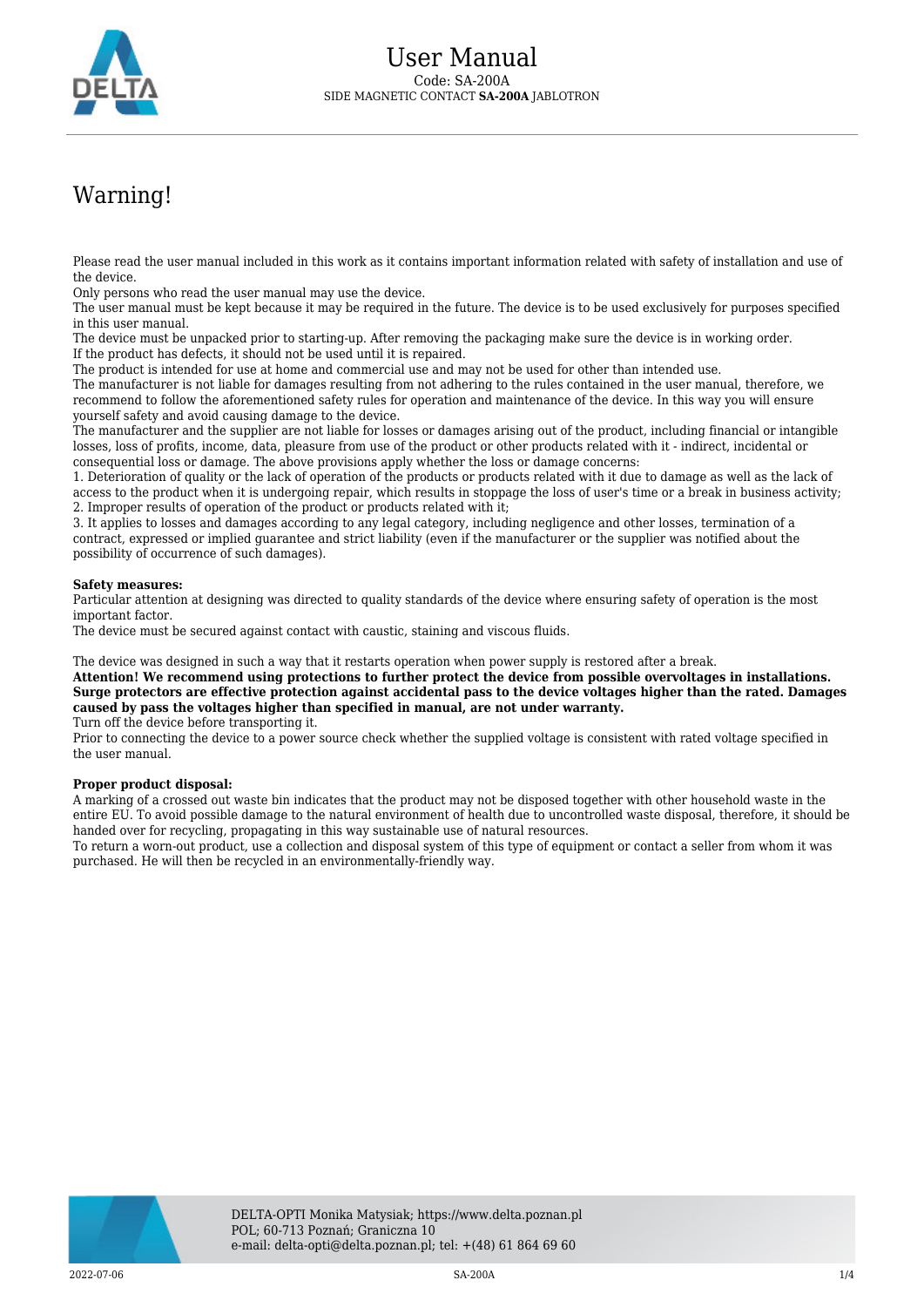



The magnetic contacts can be used wherever required for controlling the status of doors, windows and/or other movable elements, e.g. for protection or monitoring of access to particular sites, spaces, facilities, in automatic control systems, etc.

The contact is designed for surface mounting.

| Detection:                          | Opening the door or window                 |
|-------------------------------------|--------------------------------------------|
| Maximum reed switched voltage:<br>ı | 20 V                                       |
| Maximum switched current:           | 10 <sub>mA</sub>                           |
| Make distance:                      | 18 mm                                      |
| Break distance:                     | $20 \text{ mm}$                            |
| Main features:                      | Plastic (ABS)                              |
| Color:                              | White                                      |
| Weight:                             | $0.024$ kg                                 |
| Dimensions:                         | • 50 x 14 x 12.3 mm<br>• 50 x 14 x 12.6 mm |
| Manufacturer / Brand:               | <b>JABLOTRON</b>                           |
| Guarantee:                          | 2 years                                    |

Internal view:

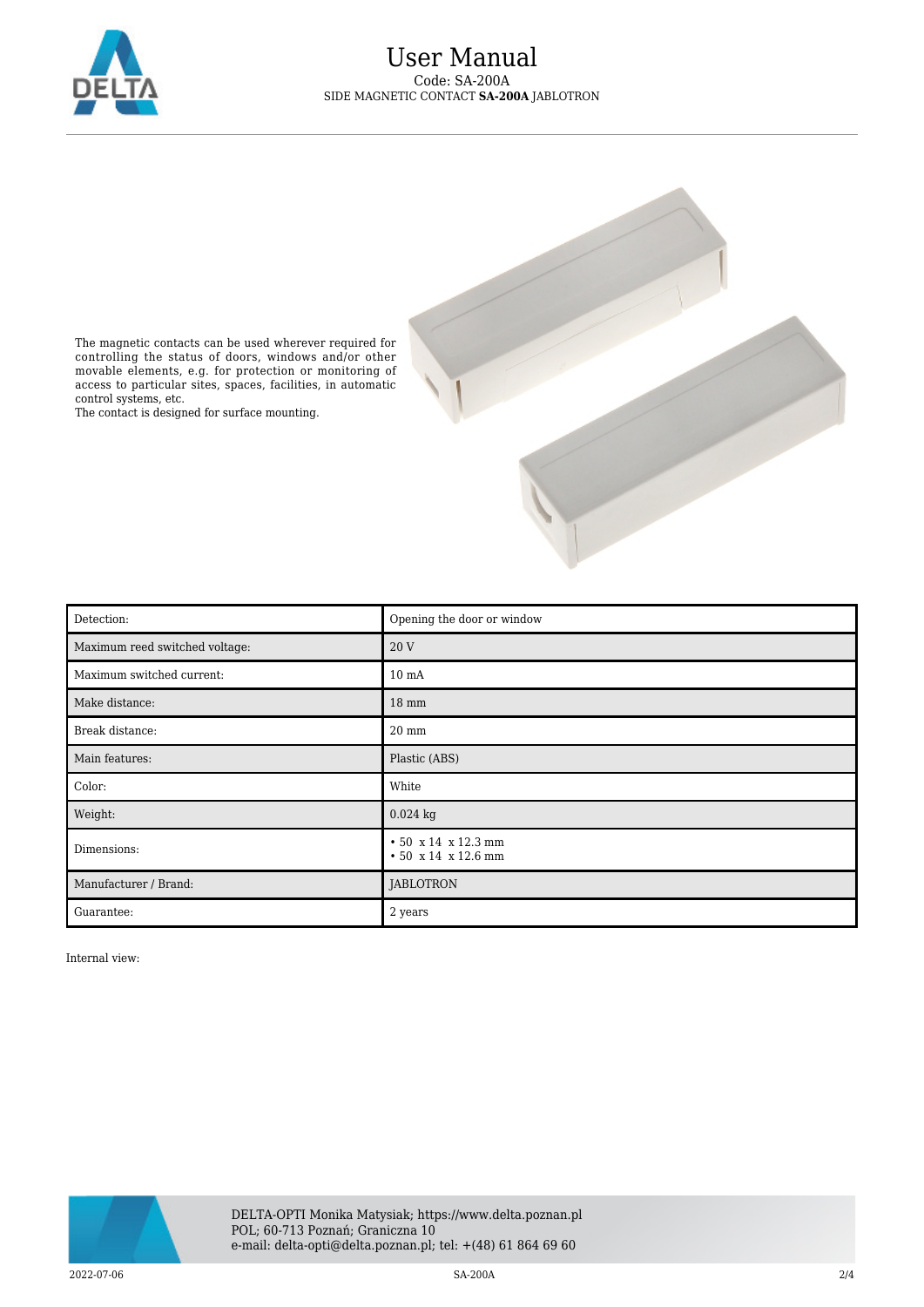



Side view:



Bottom view: 4 G G





DELTA-OPTI Monika Matysiak; https://www.delta.poznan.pl POL; 60-713 Poznań; Graniczna 10 e-mail: delta-opti@delta.poznan.pl; tel: +(48) 61 864 69 60

 $2022-07-06$  3/4